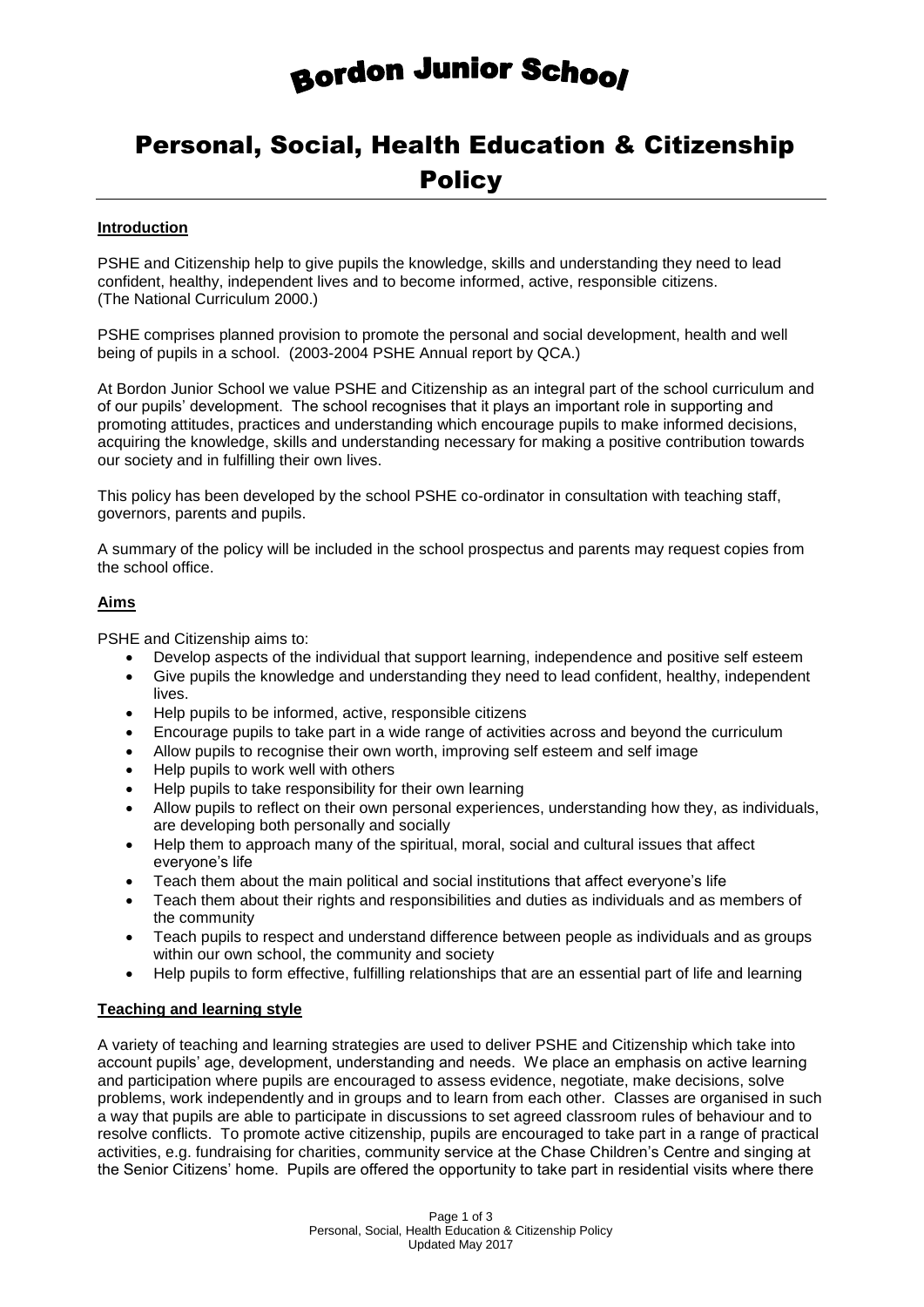is a particular focus on developing pupils' self esteem and giving them opportunities to develop cooperative skills. Visiting speakers (police officers, health workers, charity representatives, etc) are invited to school to talk about their role in creating a positive and supportive community.

#### **PSHE and Citizenship curriculum planning**

- PSHE and Citizenship is timetabled weekly in each class and is taught in a variety of ways, including Circle Time.
- PSHE and Citizenship is normally taught by class teachers in mixed ability and mixed gender class groups.
- Occasionally, appropriate and suitably experienced visitors from outside school will contribute to the delivery of PSHE and Citizenship (e.g. School Nurse, Police Liaison Officer).
- We provide enrichment activities to support the curriculum, such as Health Week.
- The cross-curricular links between PSHE and Citizenship and all other subjects are strong and delivery of PSHE will take place within other subjects as well as within the discrete PSHE lesson. (For example, environmental issues in Geography, keeping healthy in Science, issues and dilemmas in Literacy).
- Assemblies support the delivery of PSHE and Citizenship through planned themes and are used to launch specific themes e.g. SEALs programme.
- Residential experiences offered to Y4 and Y6 make an important contribution to the pupils' personal, social, emotional and citizenship development.
- Elements of PSHE and Citizenship are often unplanned and arise outside lessons, for example on the playground or in the dining hall. Teachers, LSA's and Lunchtime Supervisors make the most of the learning opportunities found in daily school life and ensure that the messages being given to pupils outside the formal curriculum match those delivered in lessons.

## **Equal Opportunities**

The teaching of PSHE and Citizenship will be in accordance with the school's policy for Equal Opportunities. We aim to provide equal access to the PSHE and Citizenship curriculum for those pupils with Special Educational Needs. LSA help will be available where appropriate.

#### **Confidentiality and Child Protection**

Effective PSHE teaching may raise sensitive and controversial issues. Teachers will treat disclosures sensitively and answer questions in a manner appropriate to the age and maturity of the child concerned. It is a policy of the school that no teacher should keep confidential information that might lead to a child being in an unsafe situation. Where concerns arise about a child, the teacher must report the matter to the Child Protection Liaison Officer who will follow Child Protection procedures. The child concerned will be informed that confidentiality is being breached and the reasons why. The school has separate Confidentiality and Child Protection Policies and staff must be fully aware of the procedures outlined in them.

# **Visitors**

Visitors will be welcomed to the school to take part in PSHE lessons. Teachers will ensure that visitors:

- contributions are planned to fit with the curriculum planning objectives.
- will not be left alone with children
- will be aware of the Confidentiality Policy
- should not answer any questions about which they are in doubt, but should ask the class teacher to intervene.

#### **Assessment and recording**

- Teachers assess pupils' work in PSHE and Citizenship by making informal judgements as they observe them during lessons and by formal assessments of their work, measured against the specific learning objectives set out in the national curriculum.
- Teachers record the achievement of pupils in PSHE and Citizenship in their assessment folders.
- Teachers report on pupils' Personal and Social Development to parents at Parents Evening and on annual reports.
- Teachers celebrate the achievements of pupils in PSHE and Citizenship informally in the classroom or more formally at Assemblies.